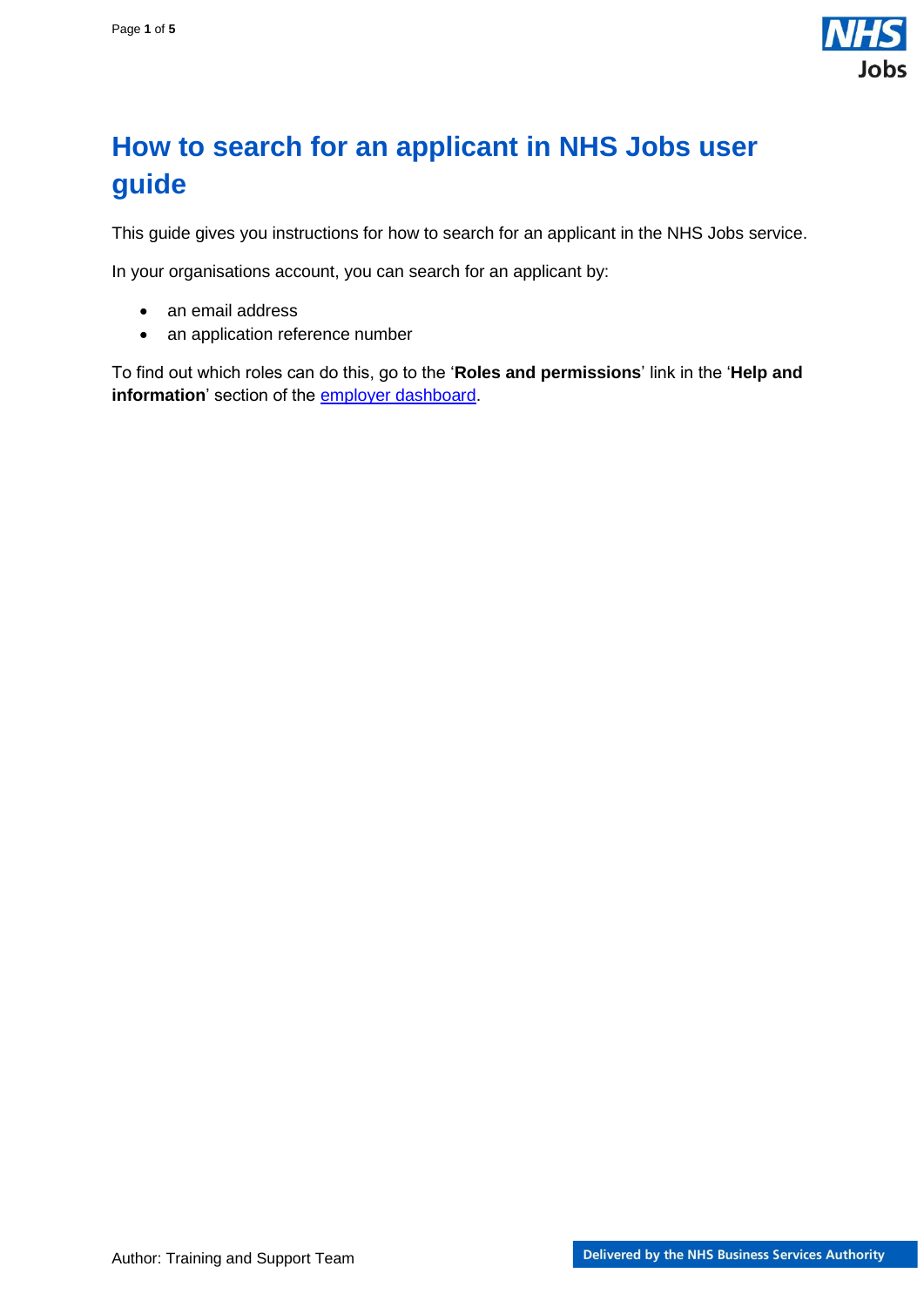# **Contents**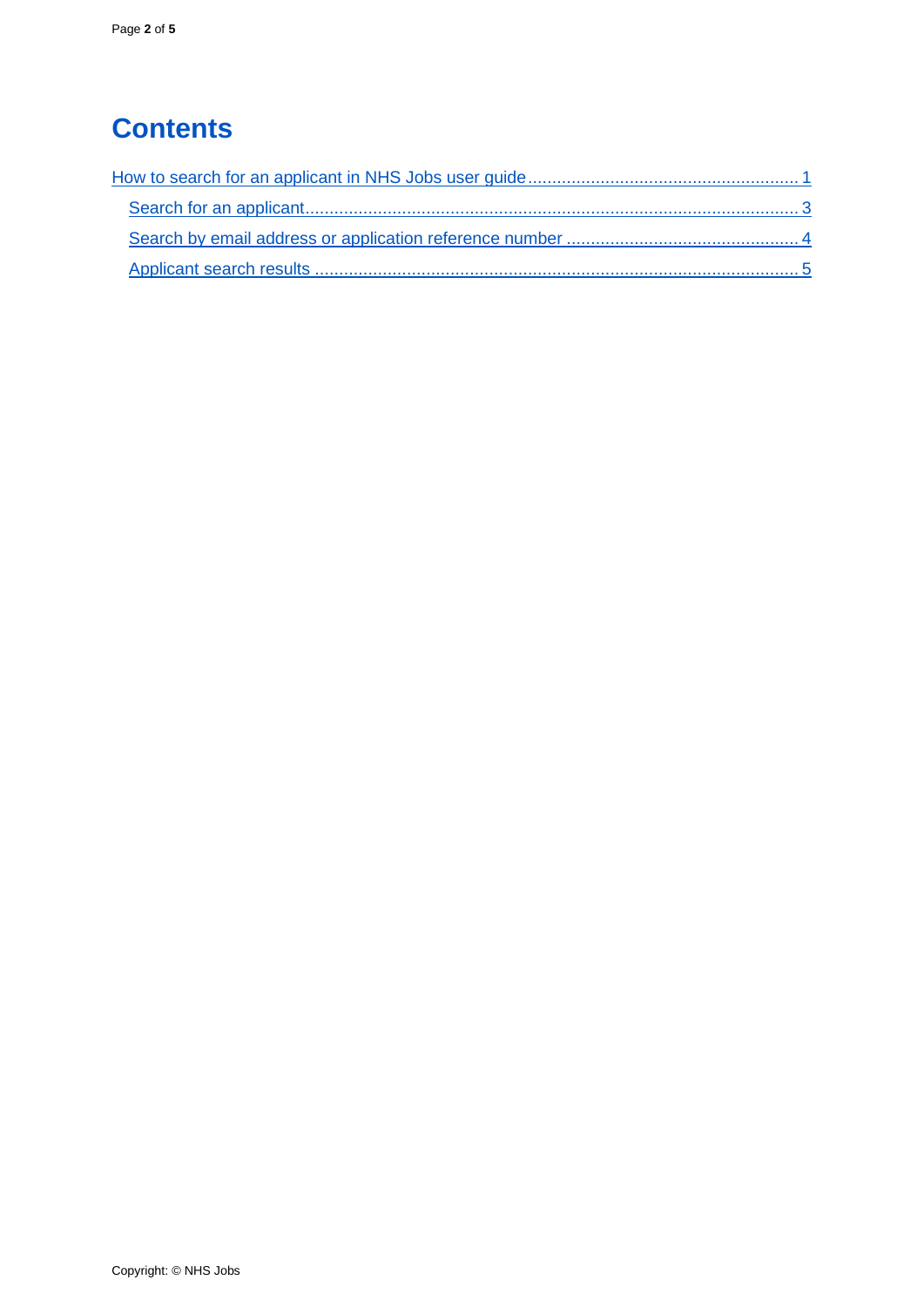#### <span id="page-2-0"></span>**Search for an applicant**

This page gives you instructions for how to search for an applicant in your organisations account.

**Important:** The employer dashboard is shown. You'll only see the 'Search for an applicant' button if you're an NHS Jobs 'Super user', 'Team manager' and 'Recruitment administrator' role for your organisations account.

To search for an applicant, complete the following step:

1. Select the ['Search for an applicant'](#page-3-0) button.

| <b>NHS</b><br>Jobs                                                                               | You're viewing NHS Training and Support Change<br>Signed in as Liam M1 Sign Out |
|--------------------------------------------------------------------------------------------------|---------------------------------------------------------------------------------|
|                                                                                                  | Show tasks for all accounts                                                     |
| <b>BETA</b> Your feedback will help us to improve this service.                                  |                                                                                 |
| <b>NHS Training and Support</b><br><b>Dashboard</b><br><b>Listings by user</b><br>Tasks by stage | What you can do<br><b>Create a job listing</b><br><b>Search for a listing</b>   |
| Showing tasks for<br>All users<br>$\checkmark$                                                   | Search for an applicant                                                         |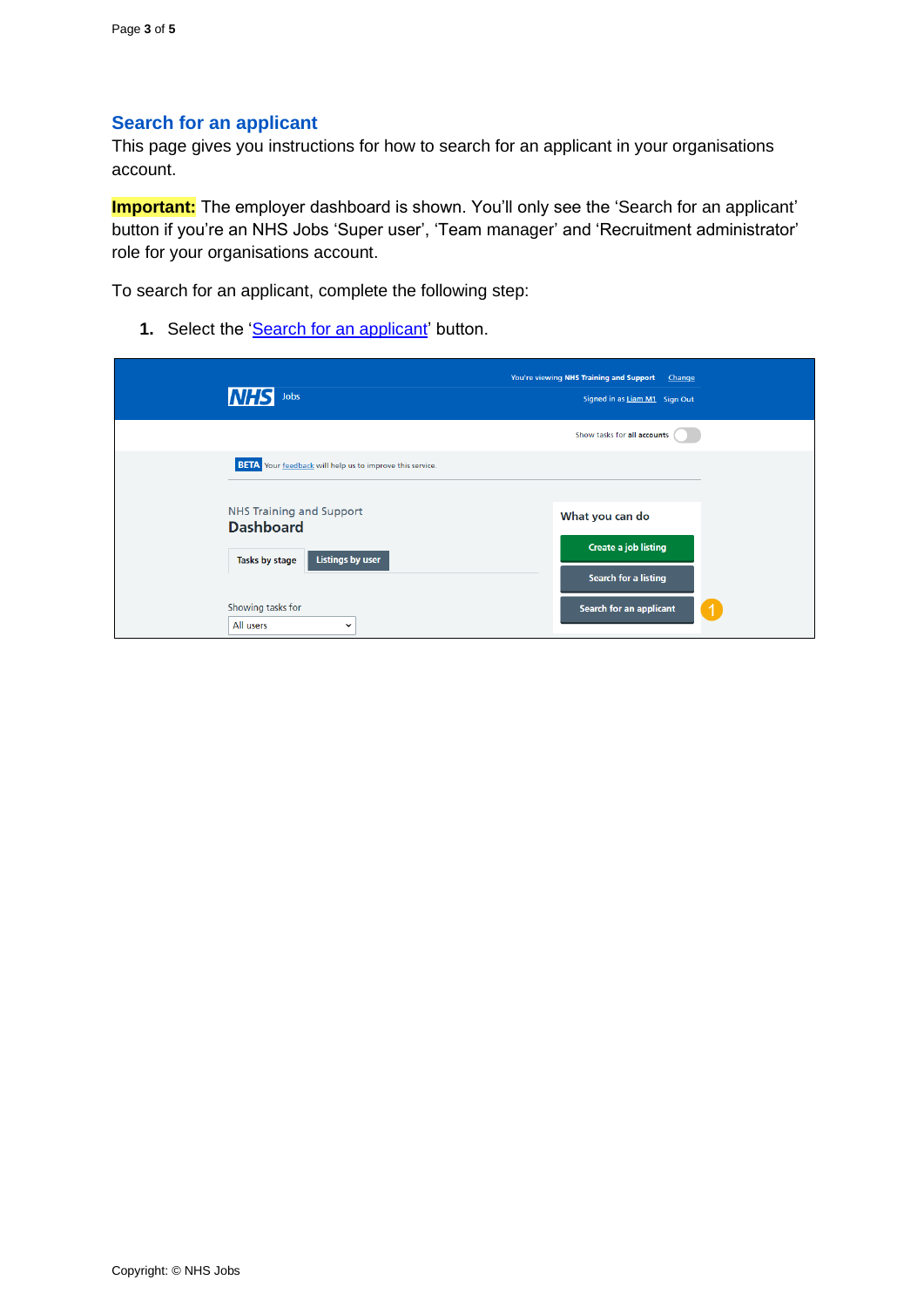#### <span id="page-3-0"></span>**Search by email address or application reference number**

This page gives you instructions for how to search by email address or application reference number.

**Important:** If you search by an applicant's email address, you'll only see results once they've been shortlisted for interview. If you search by their application reference number, you'll see all results once they've submitted their application.

To search by email address or application reference number, complete the following steps:

- **1.** In the **Email address** box, enter your details.
	- or
- **2.** In the **Application reference number** box, enter your details.
- **3.** Select the ['Search'](#page-4-0) button.

| Jobs<br><b>INHS</b>                                                                                                                                                                                          | You're viewing NHS Training and Support<br><b>Change</b><br>Signed in as Liam M1 Sign Out |
|--------------------------------------------------------------------------------------------------------------------------------------------------------------------------------------------------------------|-------------------------------------------------------------------------------------------|
|                                                                                                                                                                                                              | Show tasks for all accounts                                                               |
| <b>BETA</b> Your feedback will help us to improve this service.                                                                                                                                              |                                                                                           |
| < Go back<br><b>NHS Training and Support</b><br>Search for an applicant<br>Search by email address or application reference number.<br><b>Email address</b><br>Application reference number<br><b>Search</b> |                                                                                           |
|                                                                                                                                                                                                              |                                                                                           |
| <b>Accessibility Statement</b><br>Privacy policy<br>Terms and conditions<br>Cookies                                                                                                                          | How to create and publish jobs<br>© Crown copyright                                       |